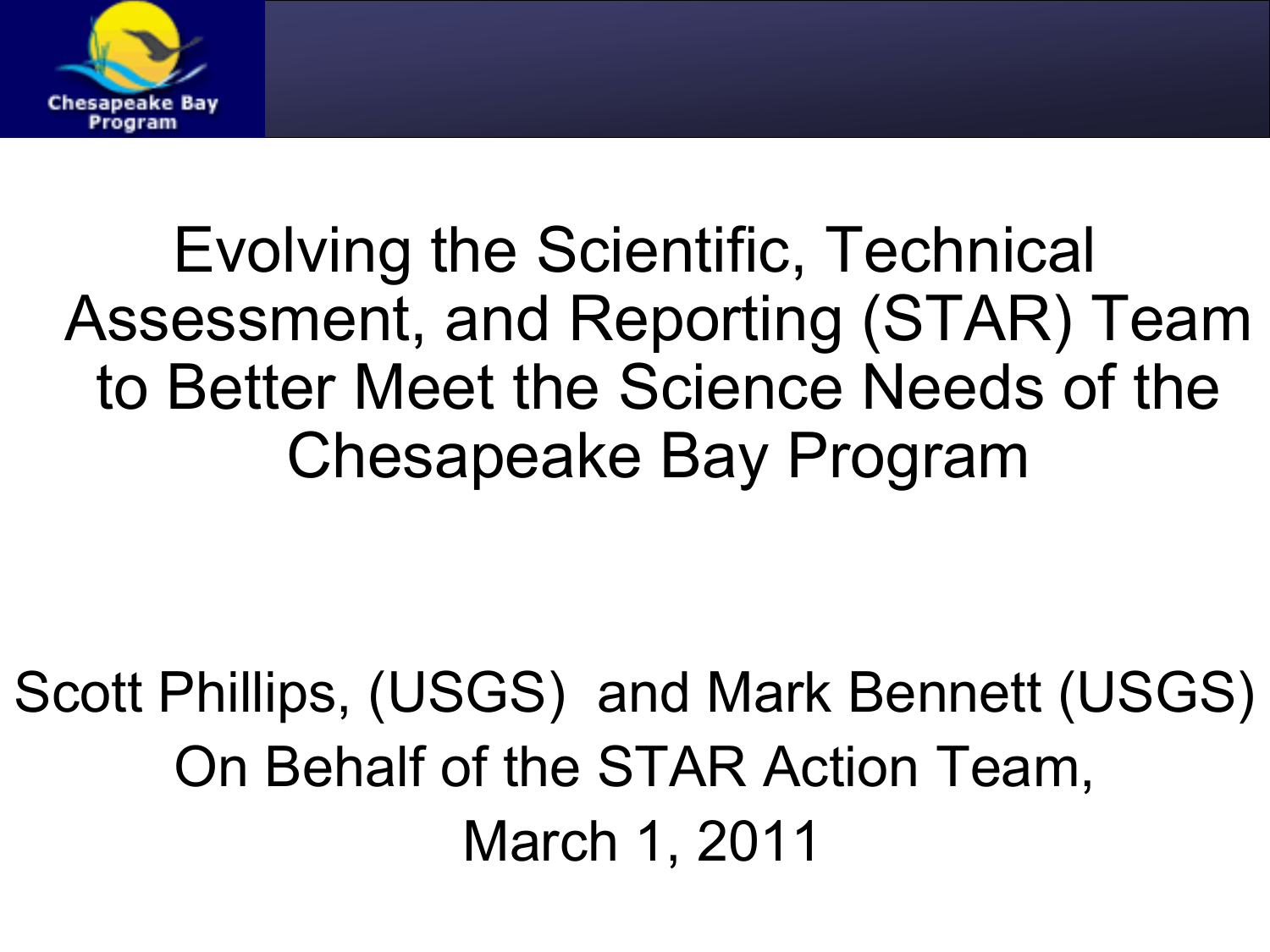

# Evolving STAR

• **Goal and Need:** Increase science support to the CBP Goal Implementation Teams and partners

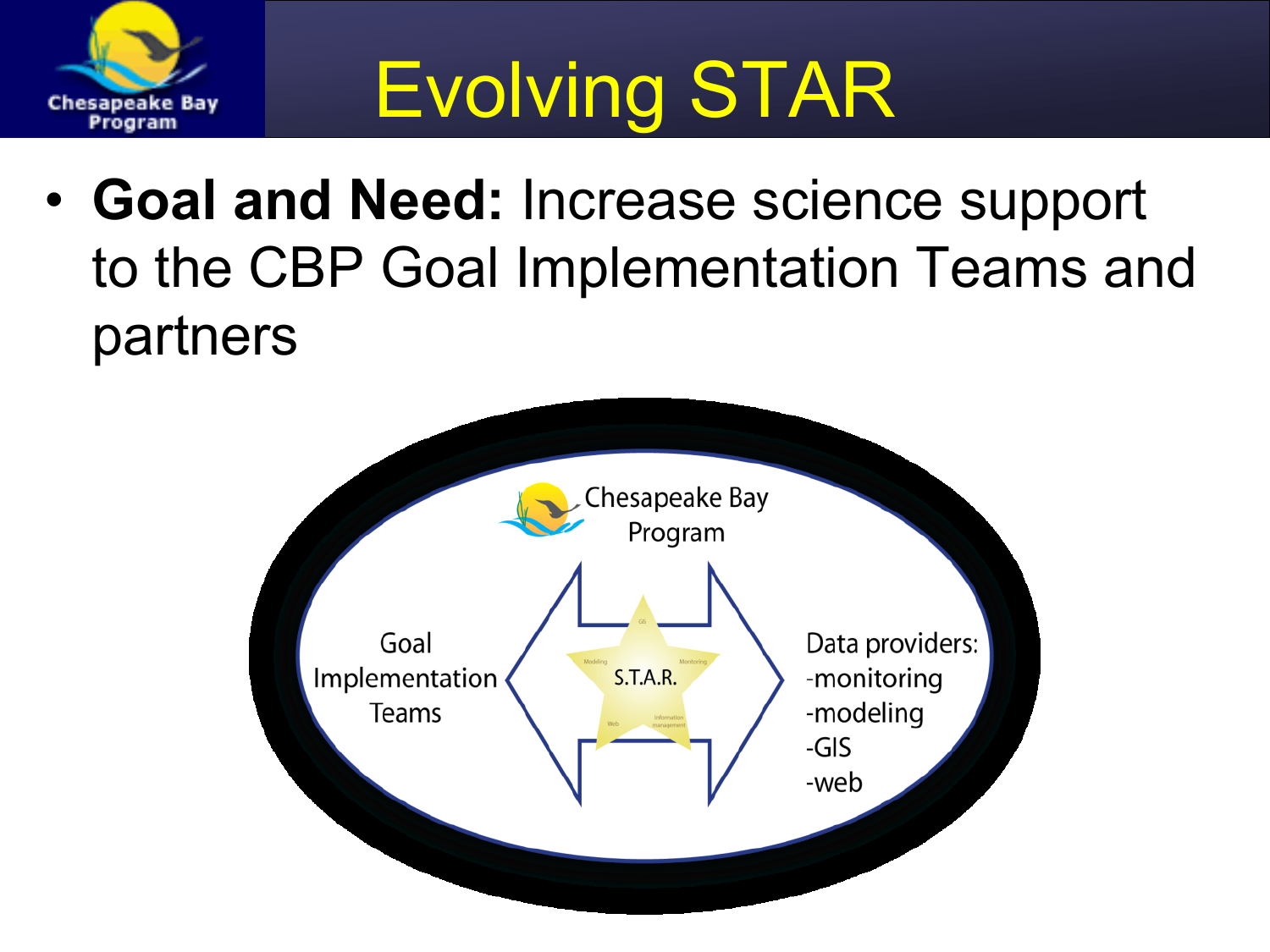

- **Charge:** Identify ways to increase science capacity to address the needs of CBP Goal Implementation Teams and partners
- Refine priority science needs of Goal Teams
- Revise purpose and functions of STAR
- Opportunities to increase capacity
	- Executive Order Science activities
	- State and academic partners
- Recommendations and actions to evolve STAR
- Report completed Jan, 2011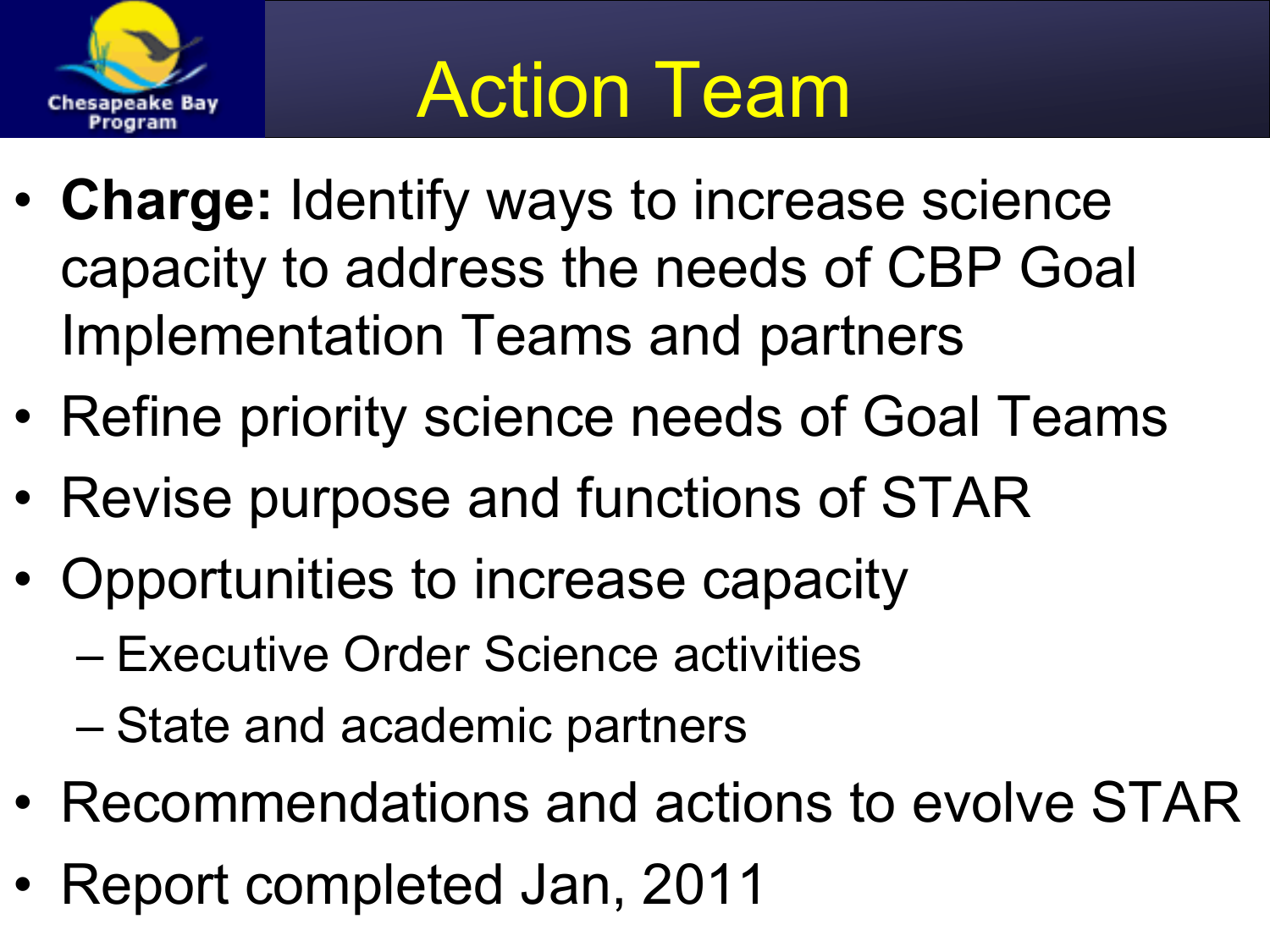

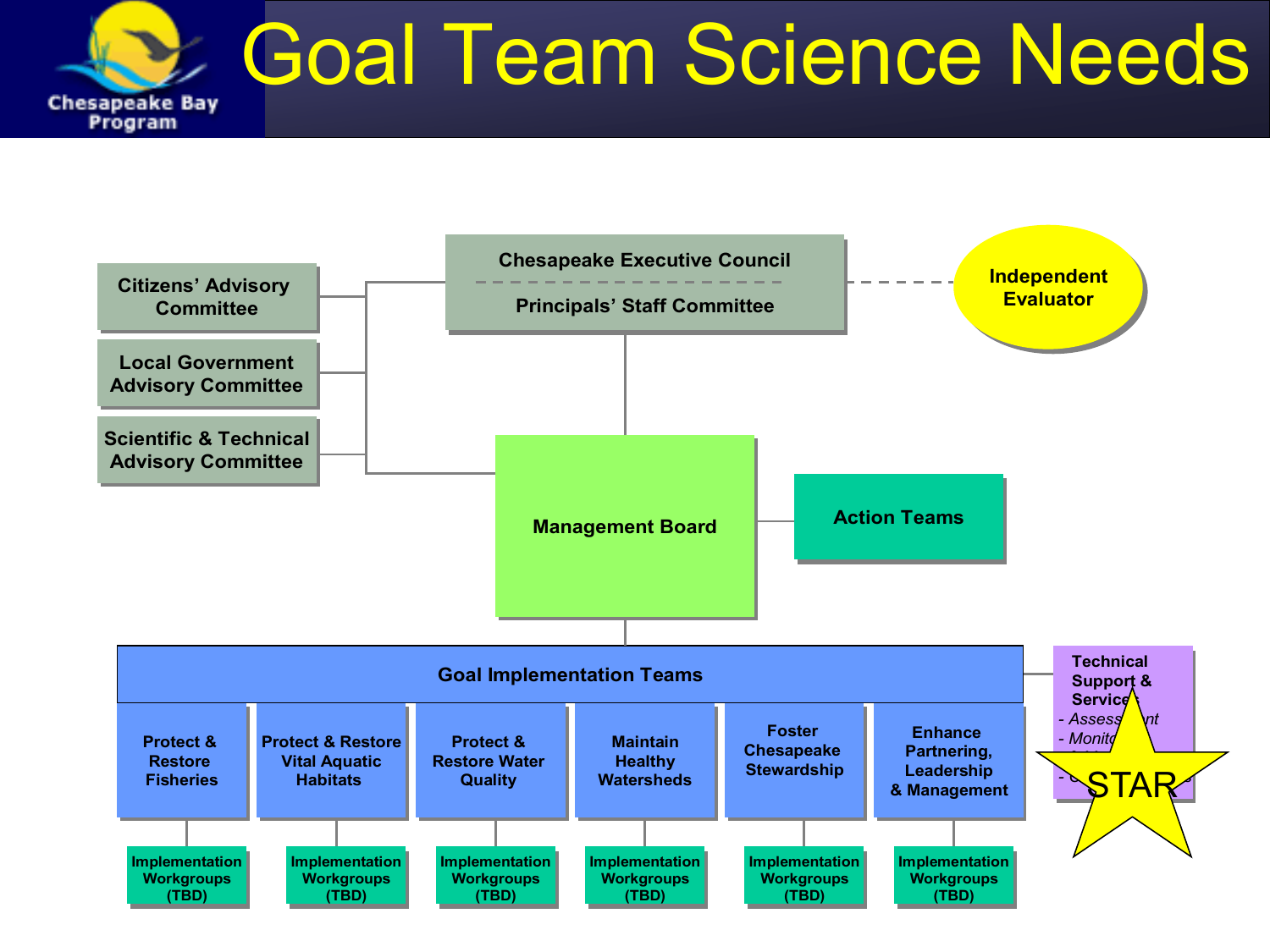| <b>Chesapeake Bay</b><br>Program | <b>Identified Priorities</b>                                                                                                                                                                                                                                 |
|----------------------------------|--------------------------------------------------------------------------------------------------------------------------------------------------------------------------------------------------------------------------------------------------------------|
| Fisheries (I)                    | <b>Target:</b> Benthic characterization for oysters/fish<br><b>Monitor: Oysters and fisheries</b><br><b>Evaluate:</b> valuation of ecological services                                                                                                       |
| Habitat (II)                     | <b>Target:</b> wetlands, priority species, stream restoration<br><b>Monitor</b> : species for fish passage, stream habitat, LIDAR<br>or wetland change<br><b>Evaluate:</b> Bird data, wetland extent, habitat/BMPs, brook<br>trout and black duck indicators |
| <b>Water Quality (III)</b>       | <b>Target:</b> BMPs on the landscape<br><b>Monitor:</b> BMP implementation, H2O quality<br><b>Evaluate:</b> Response to management actions                                                                                                                   |
| <b>Healthy Watersheds</b>        | <b>Target:</b> Update land resource assessments<br><b>Monitor:</b> landscape coverage<br><b>Evaluate:</b> landscape change                                                                                                                                   |
| Stewardship (V)                  | <b>Target:</b> Societal well being, land conservation<br><b>Monitor:</b> Public access, livable communities<br><b>Evaluate:</b> Watershed experience, citizen actions                                                                                        |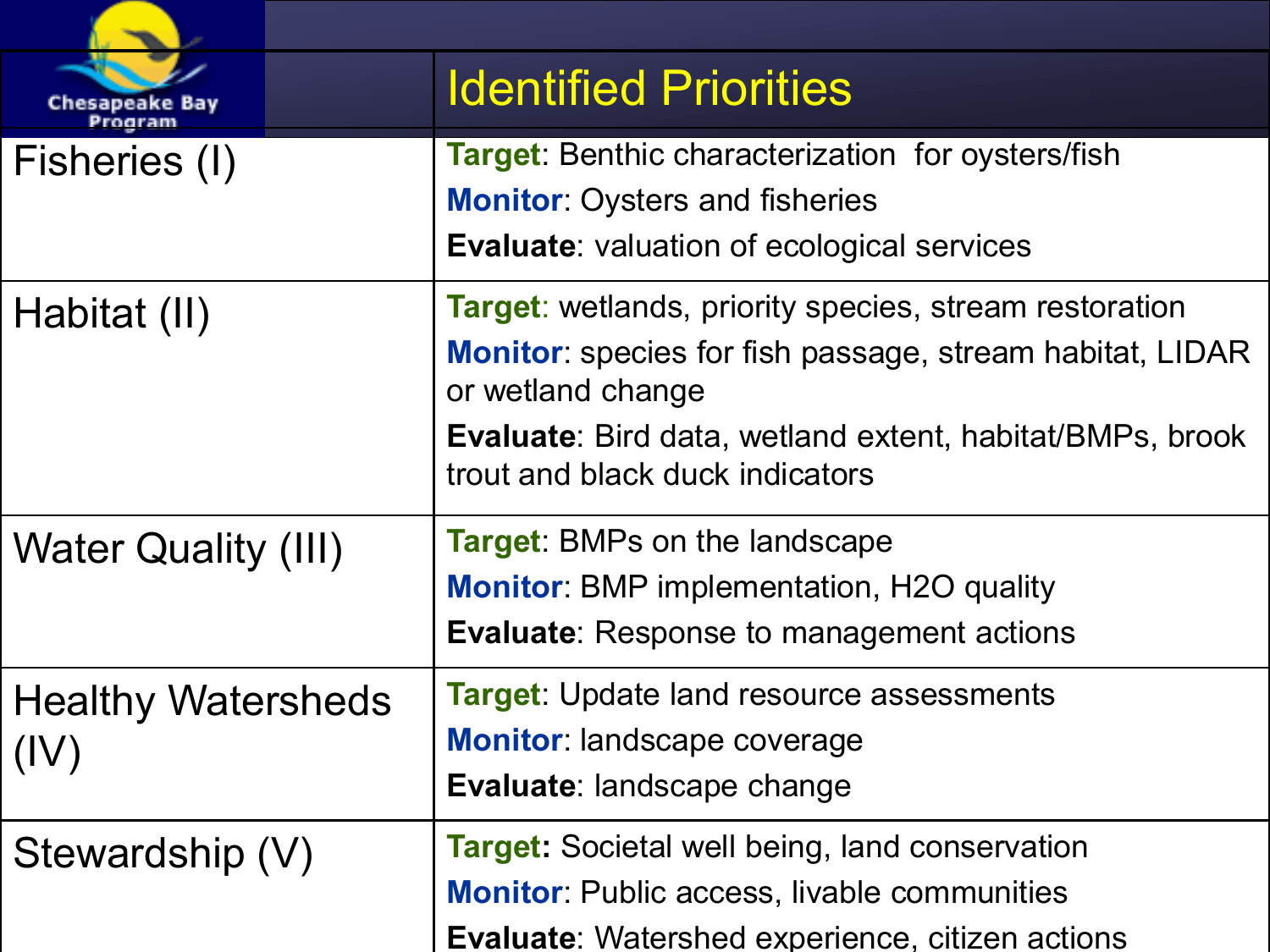

### Additional Findings-GITs

- Diverse technical needs
- Need clear goals and outcomes
	- Chesapeake 2000
	- Executive Order
- Varying science capacity
- Annual planning process for GITs and STAR – Management Board leadership
- Confusion about STAR vs. STAC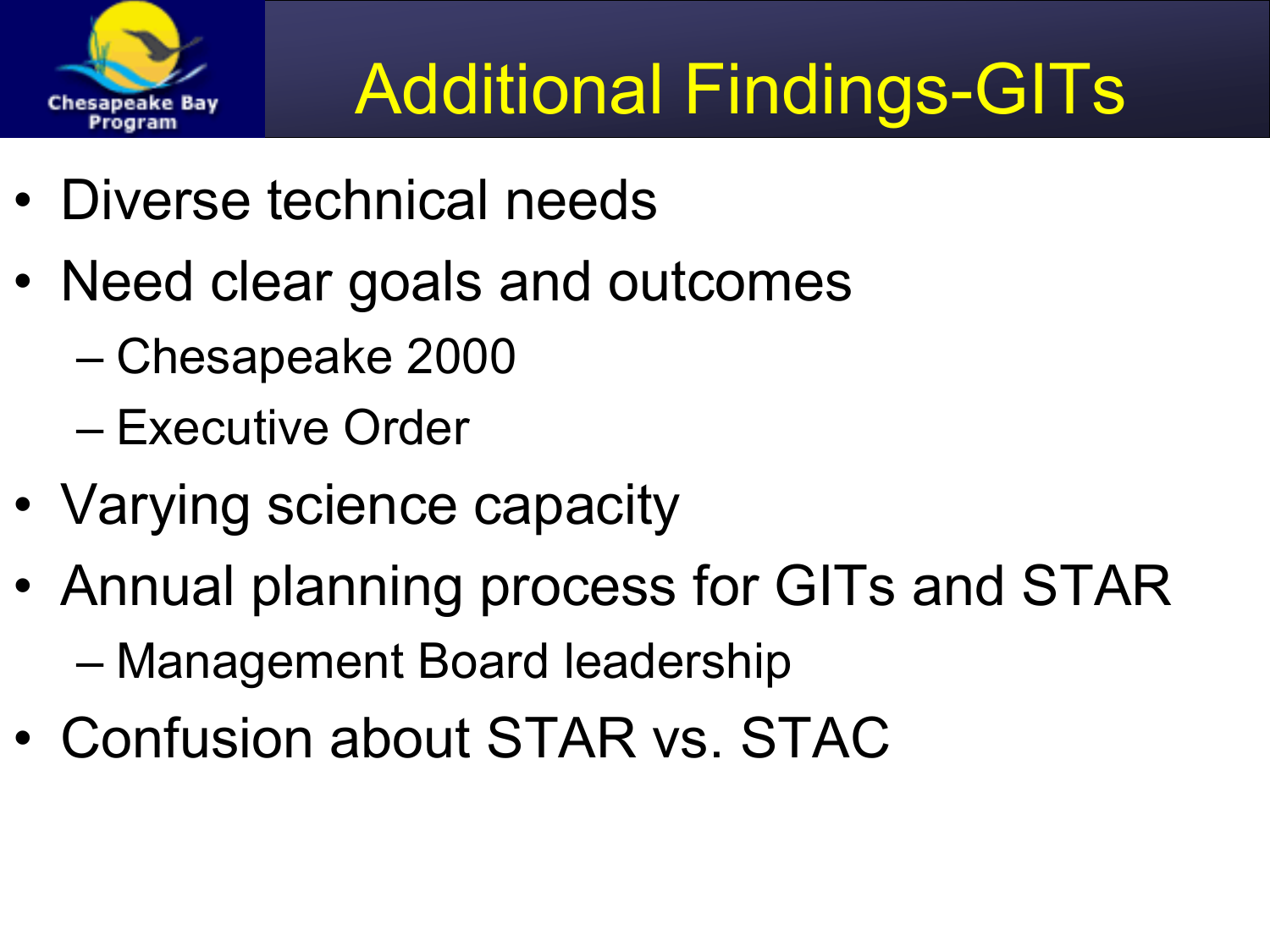

### STAR-Revised Purpose

- Science providers for CBP
	- Serve the science needs of the GITs
	- Summarize and communicate information
- Facilitate with enjoyed providers to increase

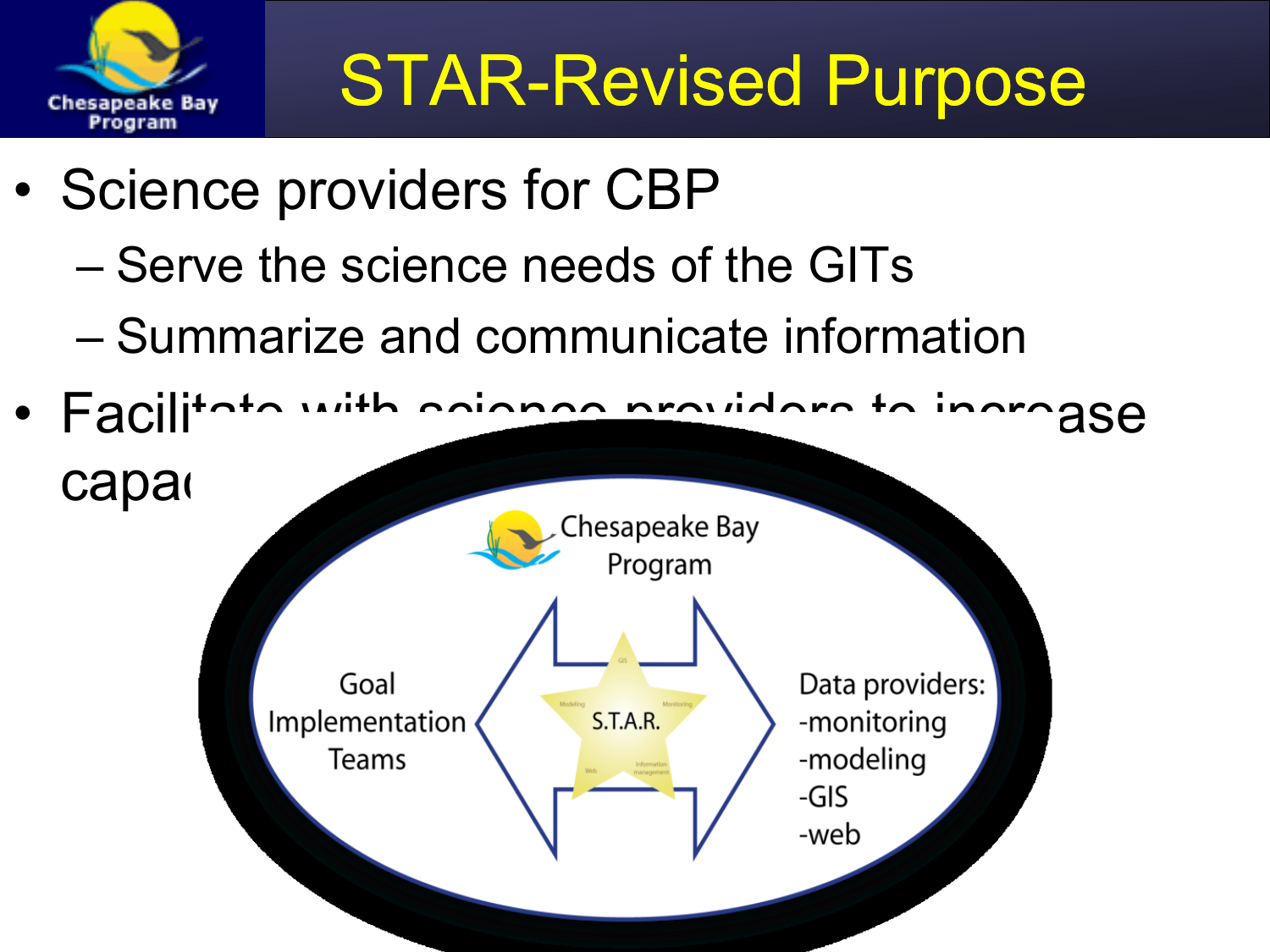

Revised Purpose

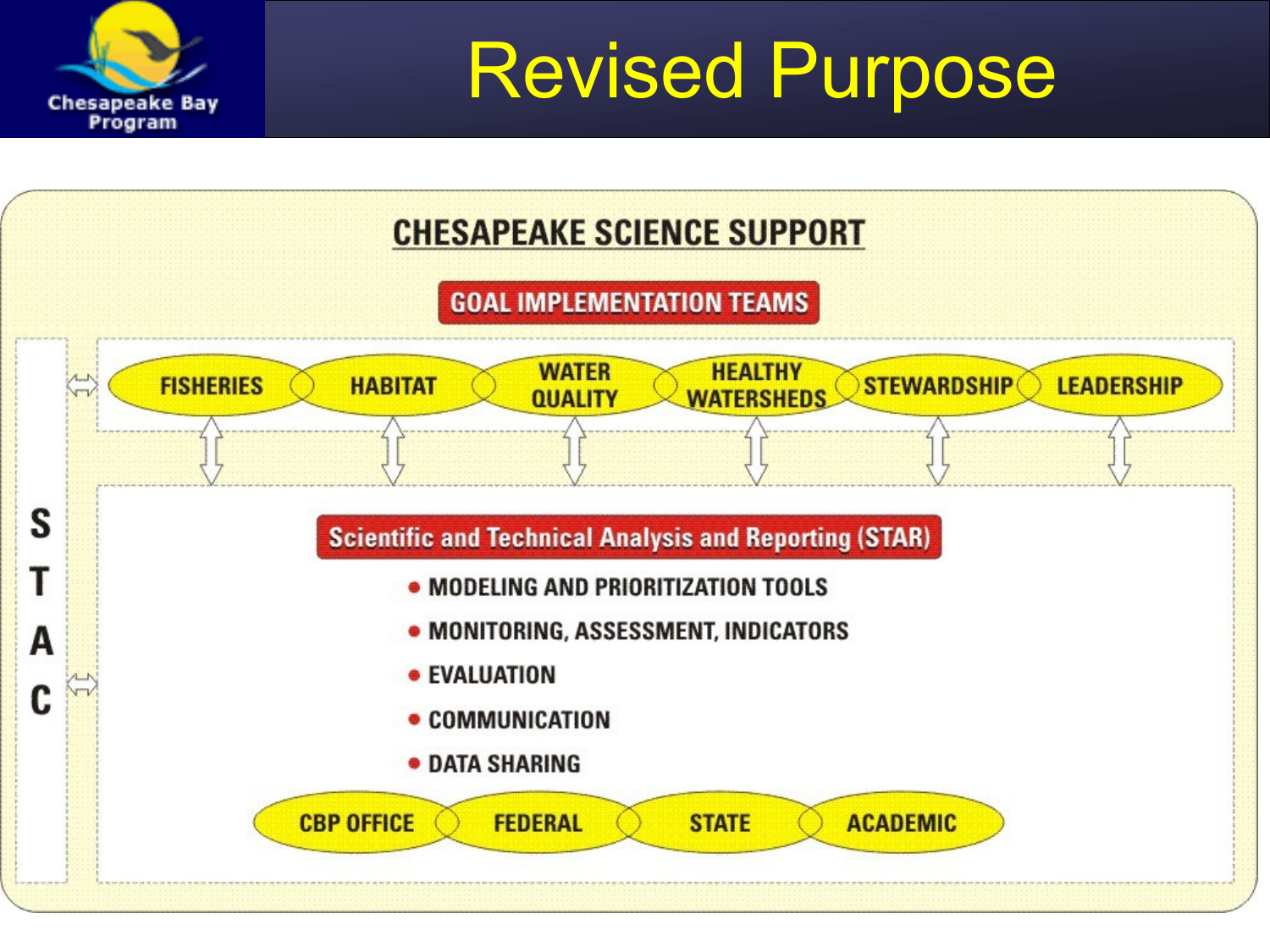

# Revised STAR Functions

#### **ADAPTIVE MANAGEMENT FOR ECOSYSTEM DECISION MAKING**



- Modeling and decision tools
- Monitoring, assessment and indicators -Monitoring Alliance
- Evaluation and synthesis
- Communicate results
	- Bay Barometer
	- ChesapeakeStat
- Information sharing and management -Data Enterprise
- Liaison to science providers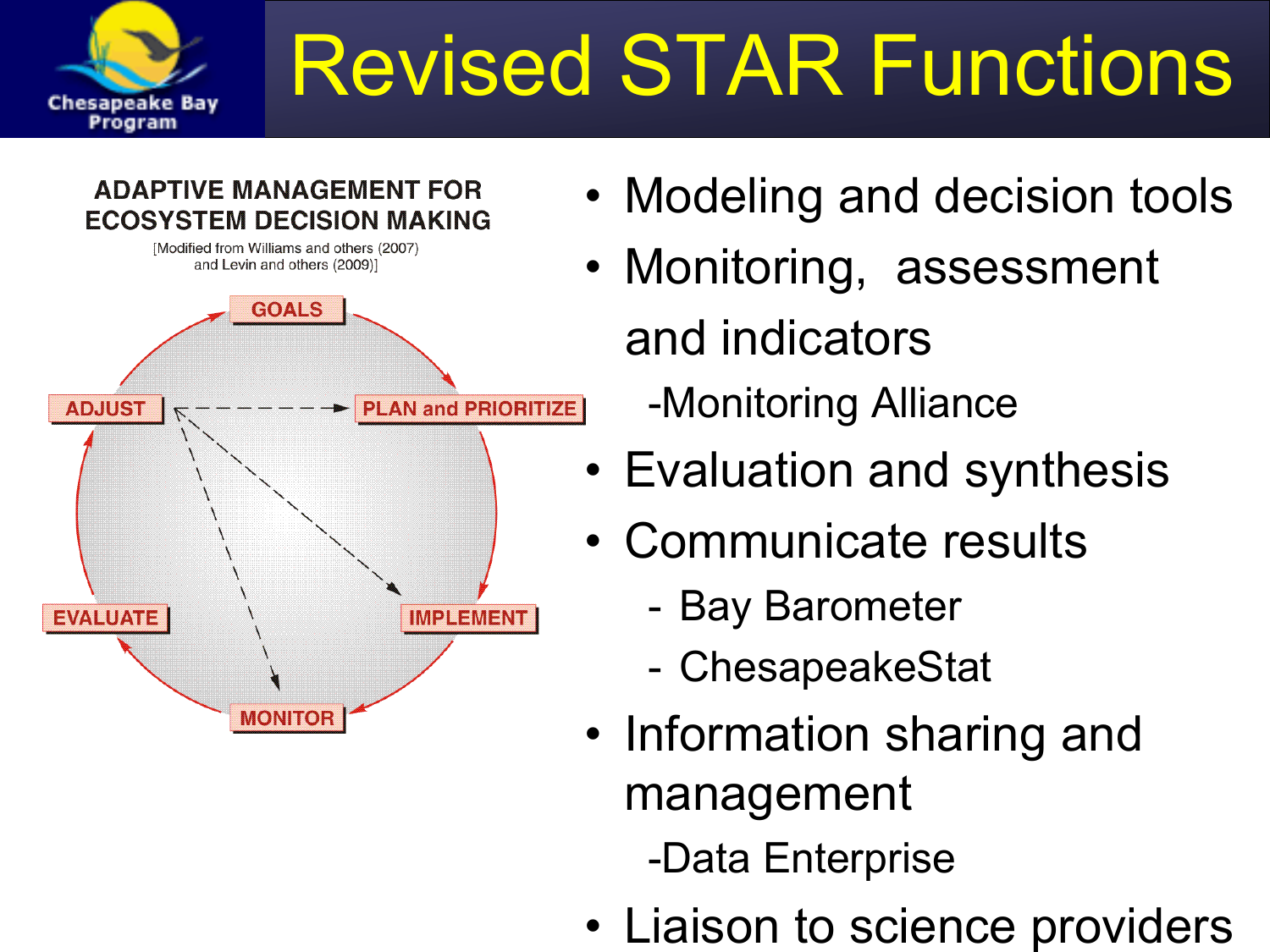

## Interaction with STAC

- •Serve Goal Implementation Teams
	- •Providers (STAR) vs. Advisors (STAC)
- •STAC roles
- $\triangleright$  Review of STAR approaches
	- $\triangleright$  Modeling
	- $\triangleright$  Monitoring and indicators
	- $\triangleright$  Evaluate
- $\triangleright$  Identify new issues and research needs (such as climate change)
- $\triangleright$  CBP bi-annual science meetings
- $\triangleright$  Workshops (some joint with STAR)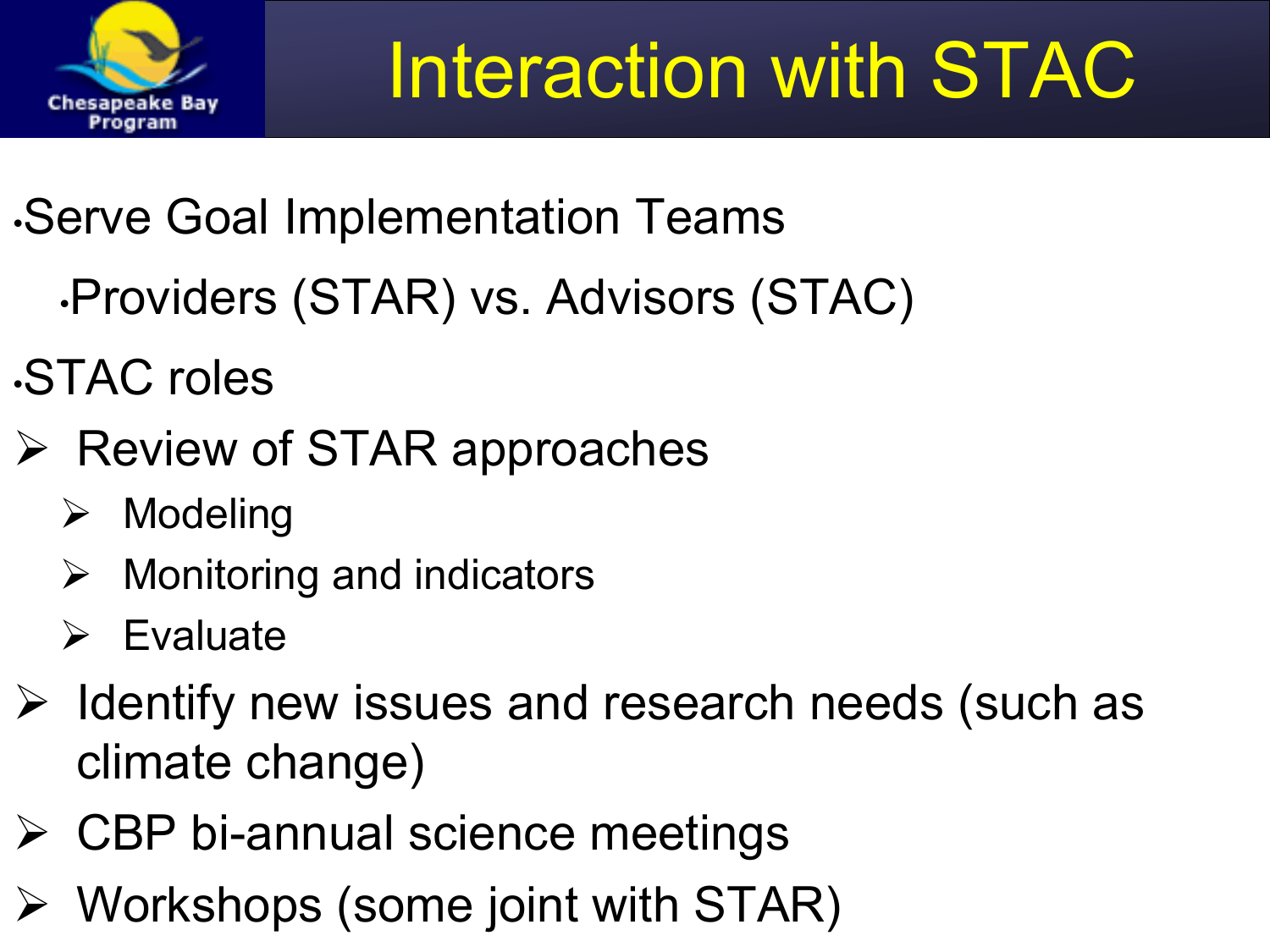

## Short-term actions

- Liaisons with each GIT
- Topical meetings
- Increase science provider
- Evolve STAR workgroups
- Interaction with STAC
- Prepare annual work plar

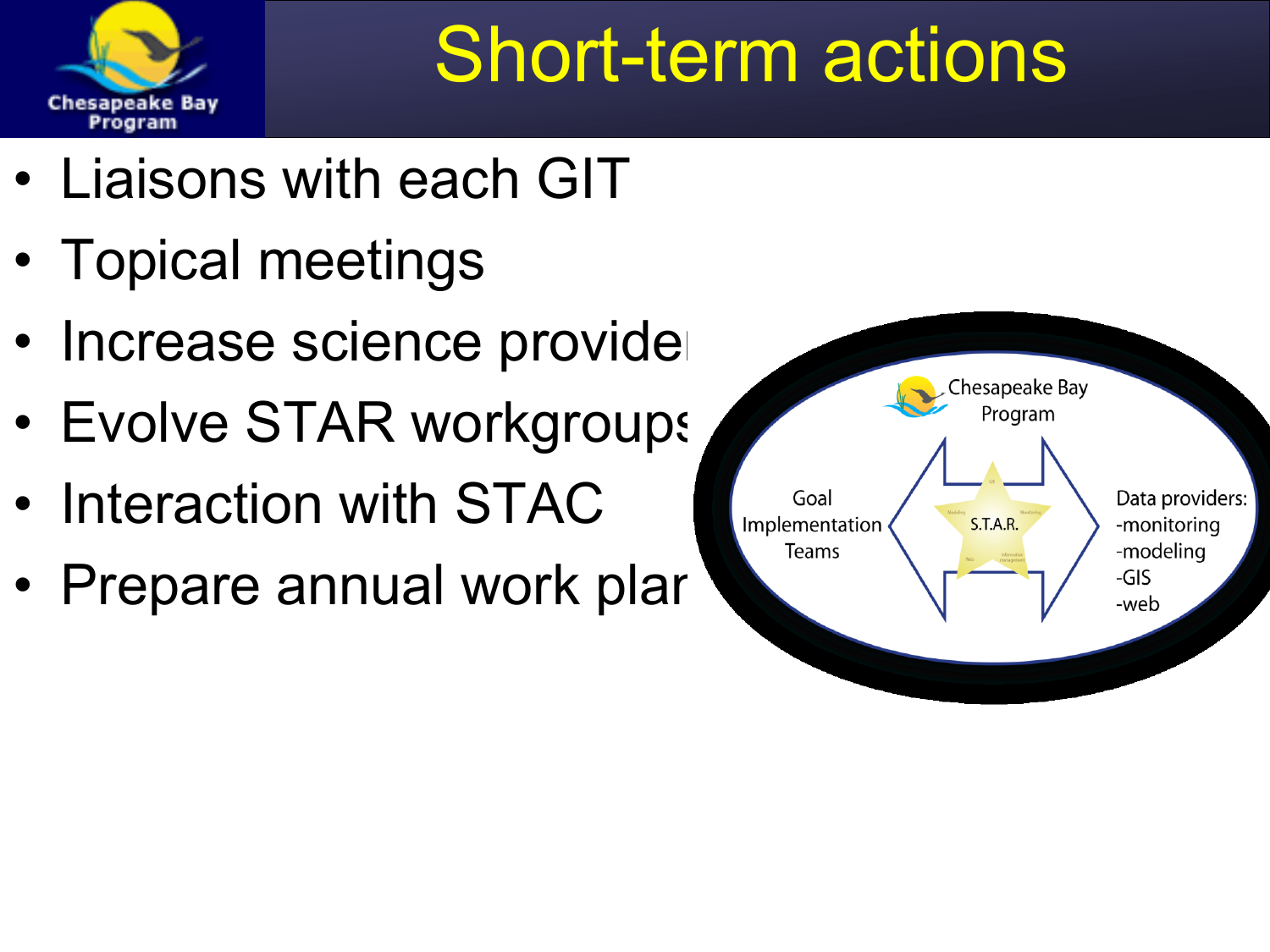

## Next Steps

- Conduct Initial topical workshops
	- Integrated monitoring to assess progress toward TMDL and milestones
	- Stream restoration and protection
- Increase science providers
	- Federal Liaisons
		- Id Agency expertise and projects
		- Align with EO action plan and resources
	- States
		- Liaison to STAR and members on workgroups
	- Academic
		- CRC, Potential funds for synthesis